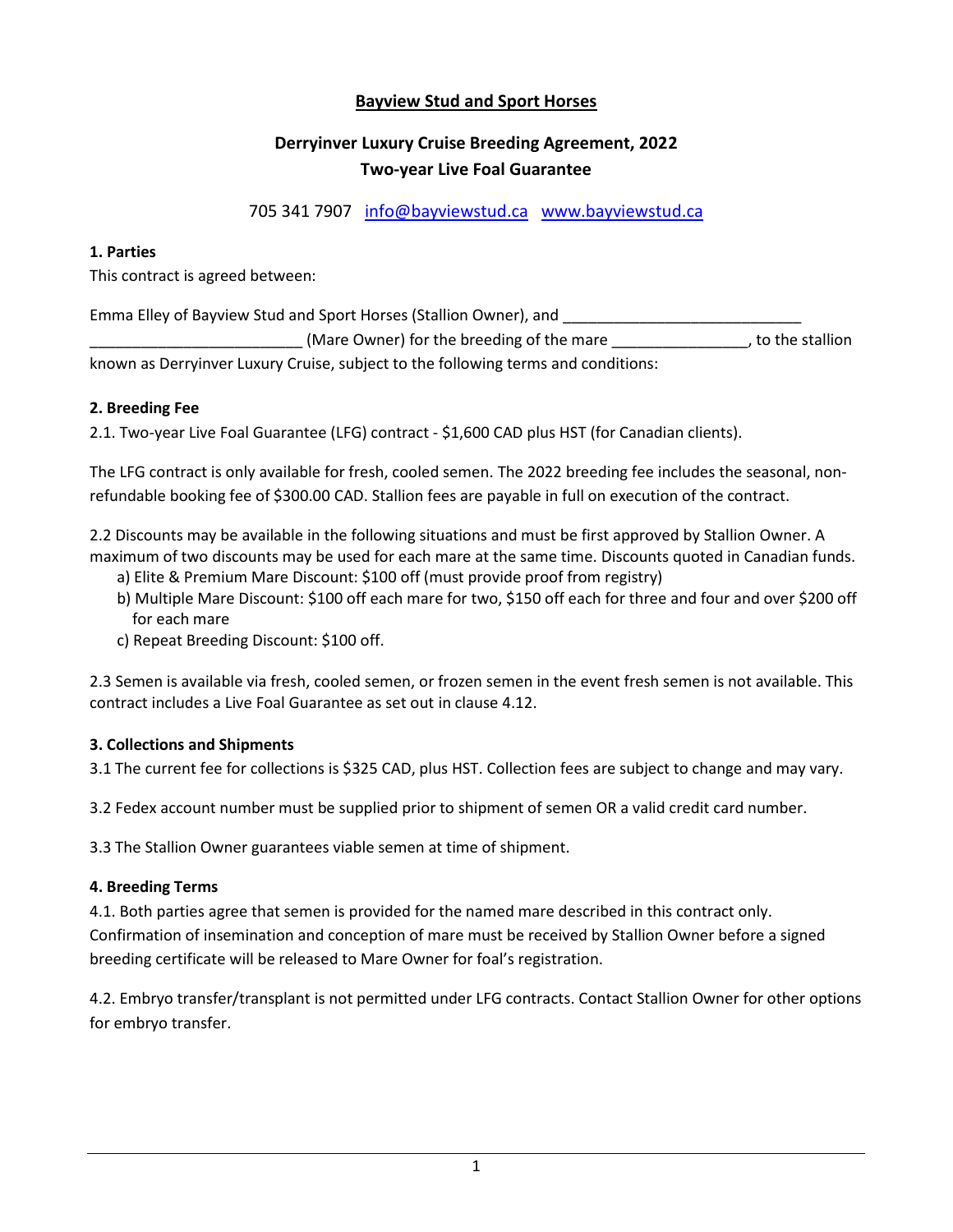4.3 Lab collection and preparation will be handled through a specialist Reproduction facility. All fee's incurred by Mare Owner for the breeding of this mare are the responsibility of the Mare Owner, including all relevant collection fees, shipping fees, any necessary late Equitainer return fees, optional Equitainer insurance fees, extra overnight/international shipping fees (international shipments will be quoted), any semen related expenses not otherwise specified, as well as mare or foal expenses incurred. The cost of the shipment will be the responsibility of the Mare Owner either through FedEx number or other arrangement agreeable to the Stallion Owner.

4.4 The breeding season runs from March 1st until July 1st. This will be entirely dependent on the weather and the stallion. Semen can be shipped outside of these dates totally at the discretion of the Stallion Owner. Additional fees may apply. Mare Owner understands and accepts that there will be times when the Stallion may not be available for collection. It is the Mare Owner responsibility to contact the Stallion Owner to determine the dates on which the stallion is available.

4.5 Stallion Owner has the right of review and refusal of any mare which would not in the Stallion Owner's judgement is a compatible match. If found acceptable, confirmation of the mare's reservation to breed to the Stallion will be sent by the Stallion Owner to the Mare Owner for the breeding season

4.6. All semen orders must be received 24 hours prior to required collection of the stallion on his scheduled collection days, which are Monday, Wednesday and Friday. Late requests may be honoured only if collection is possible. Additional fees may apply as agreed by the parties on rush/same day or having to direct ship/drive to the airport. All shipping information will be verified before shipping. The semen order can be collected from the collection facility (Port Perry), shipped by via FedEx, or driven to Bax Stables (Milton) for Canadian clients. For clients in USA, a driver service is available to take shipments over the border, then send via courier or drop at airport for counter to counter. The Stallion Owner does not accept any responsibility for delays of shipments outside the Stallion Owners control.

4.7. Mare Owner shall not be entitled to a refund of fees paid. Should the subject mare become unbreedable and such condition is verified by a certificate of a qualified veterinarian, the Mare Owner may substitute another approved mare and a new contract must be signed for the substitute mare.

4.8 At no time can this contract be sold or traded without the written authorization from the Stallion Owner. A \$300 CAD rebooking fee may apply to new 'owner' of the contract. In all cases, it will be the Mare Owner's responsibility to pay the new seasons booking, collection and shipping fees.

4.9. Mare Owner warrants that mare is in sound breeding condition and agrees that mare will be bred under the supervision of a Veterinarian with considerable experience in artificial insemination as well as having access to standard equipment (e.g. ultrasound machine).

4.10. If a mare fails to conceive after two cycles, a full reproductive exam, including uterine culture & cytology, must be performed, by a licensed veterinarian, before third shipment can be obtained.

4.11. If the Stallion Owner is unable to supply fresh cooled, or frozen semen as an alternative, for the stallion Derryinver Luxury Cruise due to death or some infirmity as verified by a veterinarian during the term of the contract, the Mare Owner will be entitled to a refund.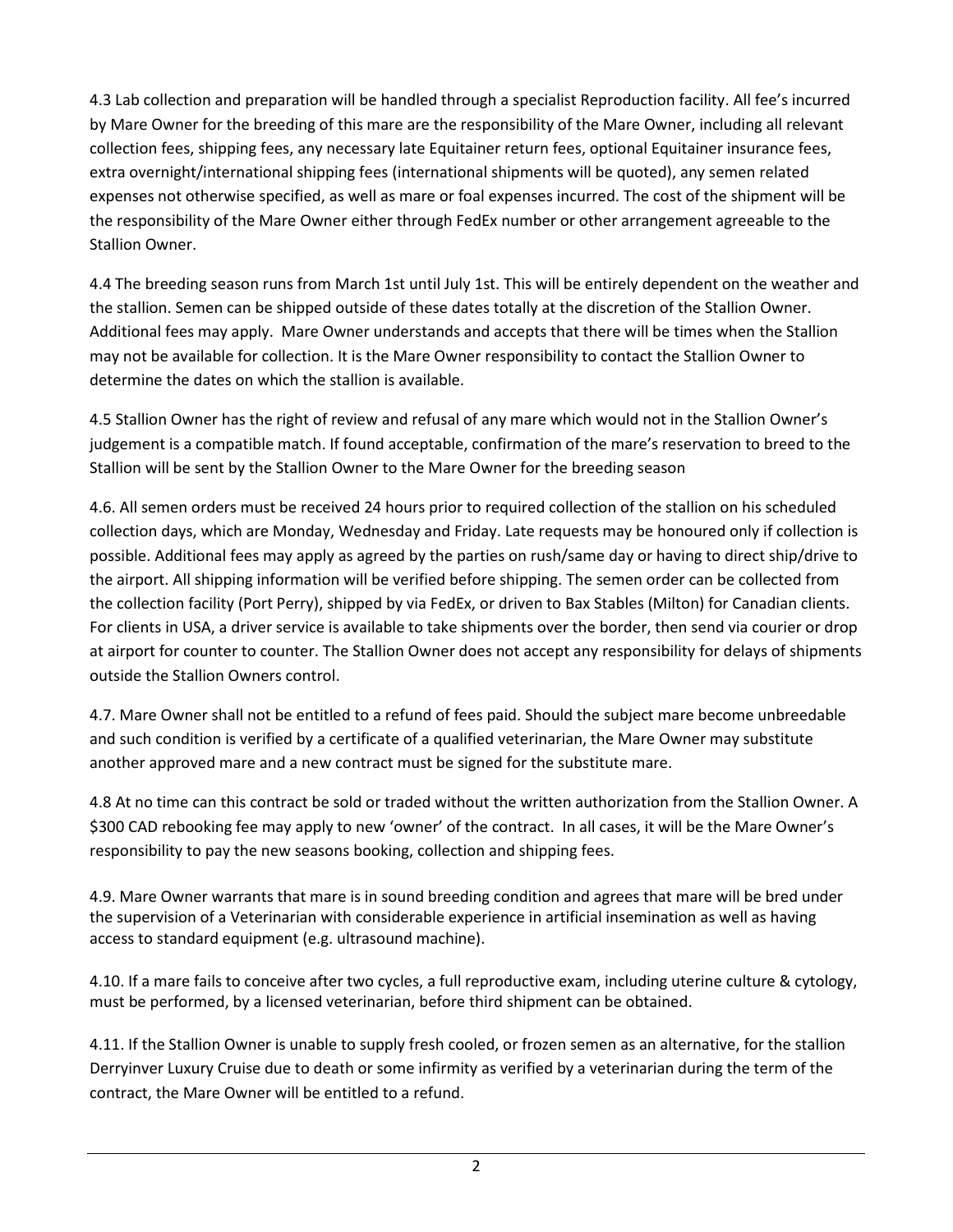4.12. Live Foal Guarantee (LFG): If the mare, after being checked in foal, aborts or does not produce a live foal that can stand and nurse on its own, and survive 24 hours after birth, the Mare Owner is entitled to a return breeding in the following year. It will be the Mare Owner's responsibility to pay the new season's booking, collection and shipping fees. A veterinary certificate is required within five (5) days from the date of death or examination. In all cases the required veterinary certificate shall affirm that the mare had been immunized for Equine Rhinopneumonitis (Equine Herpes Virus Type 1 and 4) during the pregnancy at three, five, seven and nine months, plus all other vaccinations and deworming protocols required in line with local veterinarian recommendations. Where appropriate, the certificate shall also confirm that the mare was properly cared for during gestation and was attended at foaling. Stallion Owner's timely receipt of the required veterinary certificate confirming all requirements above is a precedent to any return, otherwise the LFG is null and void.

The LFG only applies to the first foal born. If a second foal is born under this contract, and it is not born live, no further return breeding is permitted under this contract.

# **5. Stallion Service Certificate and Breeder's Certificate**

The Stallion Owner will issue Stallion Service Certificate on confirmation of the live foal being born and account with Stallion Owner and/or reproduction facility is in good standing. The costs associated with registering the foal are the responsibility of the Mare Owner.

### **6: Liability**

The Mare Owner shall assume all responsibility for the condition of the Mare and shall bear all risk of loss or damage to the Mare, whether by death, disease, injury, infection or otherwise, and by any cause whatsoever. The Mare Owner hereby agrees to indemnify and hold harmless the Stallion Owner and affiliated parties harmless from and against any and all claims, demands, and causes of action, damage, costs, and expenses.

Losses or liabilities of every kind and nature known or unknown arising out of or in any manner connected with any injury to any third party person or persons or the property of any third party or persons caused by the mare, or any foal resulting from any breeding of the mare to the stallion.

### **7. Governing Law**

The laws of the Province of Ontario, Canada shall govern the terms of this agreement.

### **8. Agreement**

This agreement constitutes the entire agreement between the parties and supersedes all prior oral and written negotiations and understandings with respect to the subject matter. Except as otherwise provided herein, this agreement may be amended or modified only in writing, within 30 days, signed by both parties.